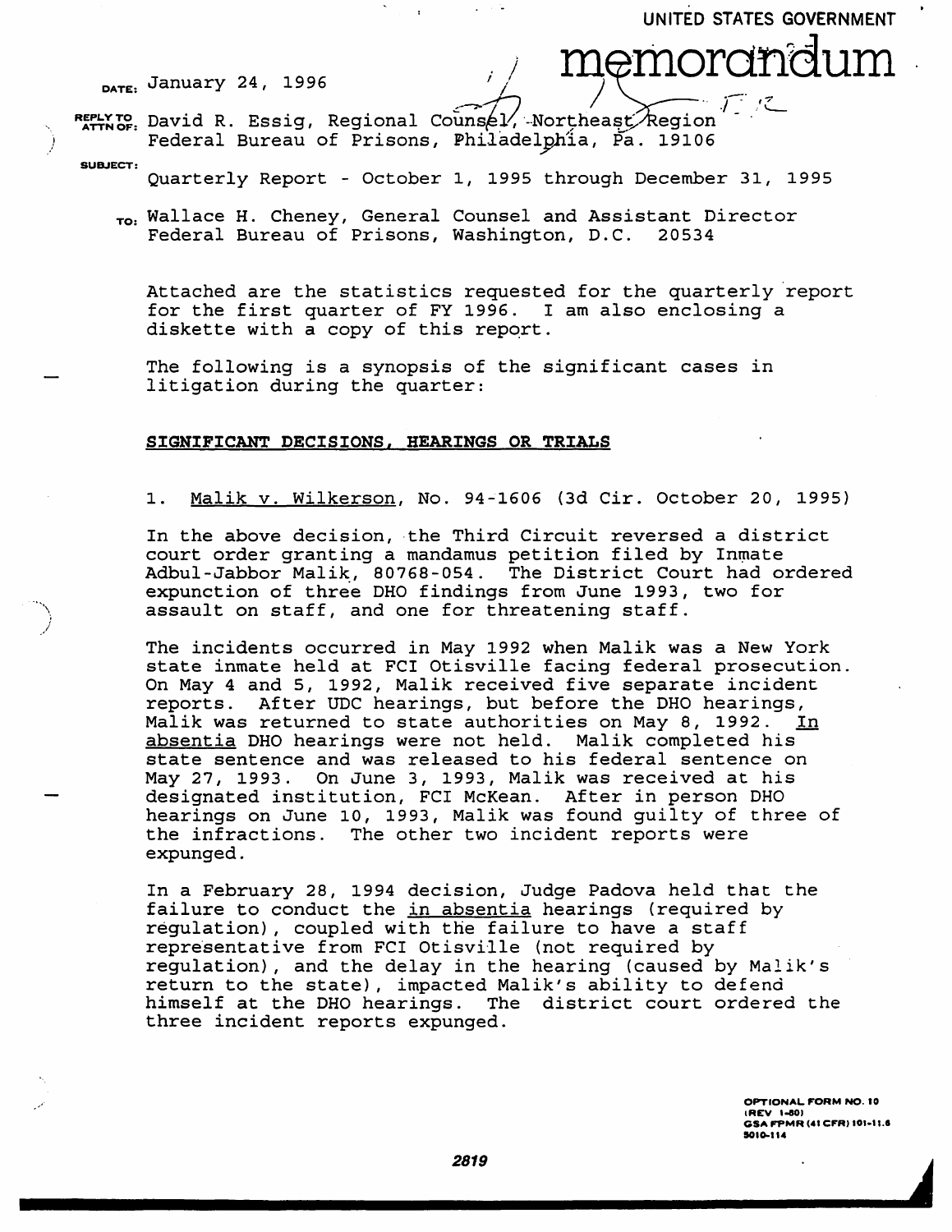On October 20, 1995, the Third Circuit reversed. In a Not for Publication decision, the Court of Appeals held that, under Sandin v. Conner, 115 S.Ct. 2293 (1995), there were no constitutional violations in this case. The mandate has been issued from the Third Circuit and we are returning the DHO findings to be reinstated in the inmate's file.

#### 2. Deutsch v. United States, 67 F.3d 1080 (3d Cir. 1995).

Inmate Melvin Deutsch, 97217-024, filed for in forma pauperis (IFP) status in conjunction with a Federal Tort Claims Act complaint in which he alleged that Bureau of Prisons staff took his pens worth \$4.20. The District Court granted IFP status, but dismissed the complaint as frivolous since it only sought a "trifle," and was not worth consideration by the<br>court. Deutsch appealed. The Third Circuit affirmed. The court. Deutsch appealed. The Third Circuit affirmed. Court of Appeals noted that IFP status results in the waiver of the filing fee of \$120. The Court of Appeals noted that a reasonable paying litigant would not have paid the court costs to bring an action for \$4.20. The Third Circuit was careful to note that the district court is required to assess each case on a case by case basis (i.e., don't automatically dismiss all FTCA complaints filed by persons seeking IFP status in which the damages sought are less than \$120.).

## 3. United States v. S...., Crim. No. ------ (E.D.N.Y.)

A sentenced inmate was sent to MCC New York on a writ of habeas corpus ad prosequendum. Intelligence reports show that there is an open contract on his life by the five organized crime families in New York. The Warden denied the inmate a meeting with his co-defendants because of fear for his safety. A motion was filed with the criminal trial judge to permit codefendant meetings. After a hearing on October 26, 1995, the trial judge ordered that the inmate be permitted to attend co-defendant meetings. The judge felt that such meetings were necessary for the inmate to prepare a defense at the trial. Dominique Raia represented the Bureau. The judge left the security arrangements to the MCC NY.

#### **SETTLEMENTS AND AWARDS**

. . . . ( ) is the  $\mathcal{N}_\infty$ I "

/

1. Worthington v. Bureau of Prisons, Civil No. 89-7048 (SDNY)

This medical malpractice case was discussed in numerous prior quarterly reports. This FTCA case was brought by former inmate Robert Worthington, Register No. 12930-054, alleging improper treatment at FCI Otisville. Worthington was received

*2820*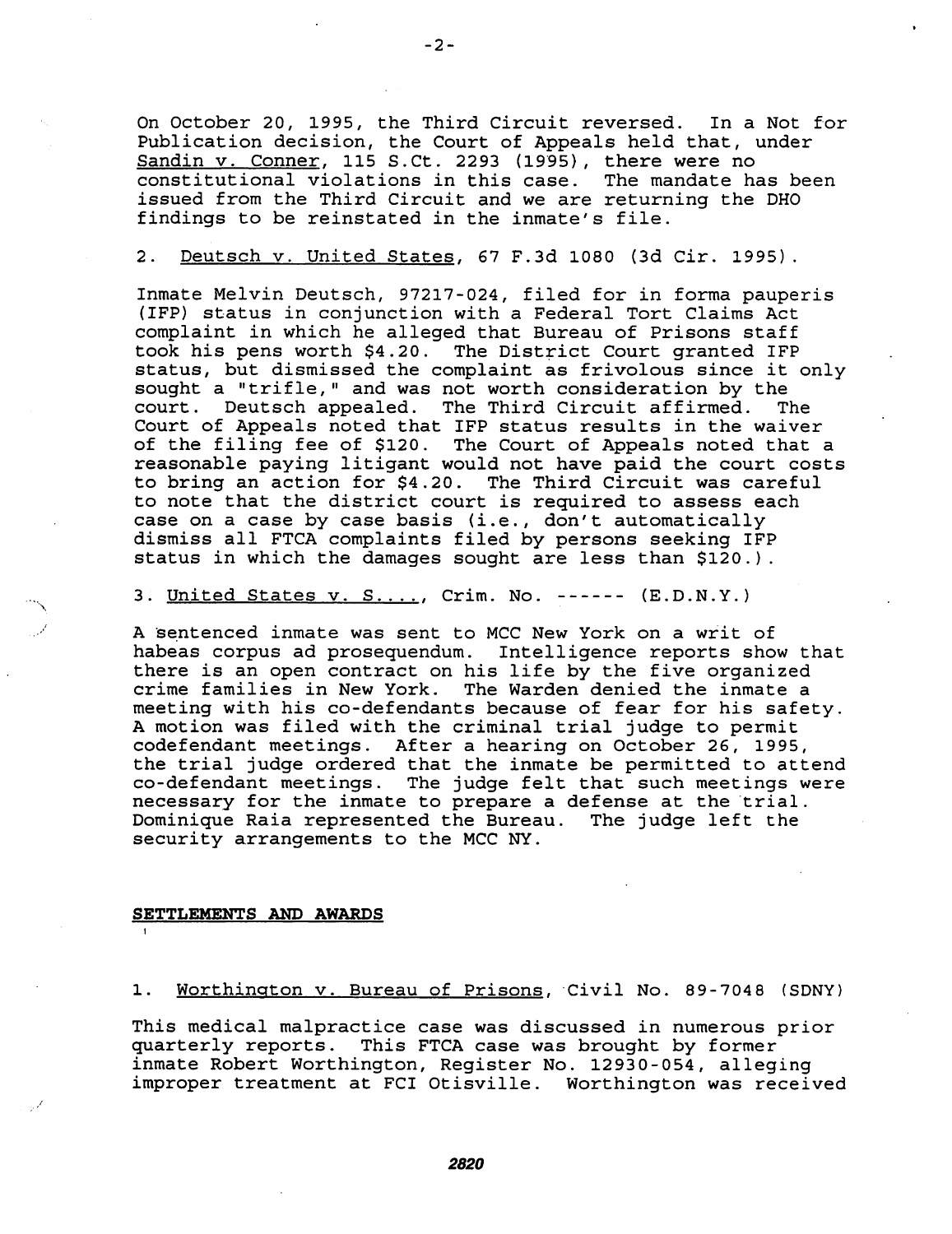at FCI Otisville on January 8, 1987 with advanced glaucoma in his left eye.' He eventually lost the vision in his eye sometime between July 1987 (according to Worthington) and December 1987 (according to BOP medical records). He was seen by a contract optometrist (now retired) on two occasions in 1987 but Worthington was not referred to an ophthalmologist until December 1987. Exposure to United States was considerable. Case settled for \$190,000. The United States is to pay \$165,000; the contract optometrist is to pay \$25,000.

Enclosures

\ ,/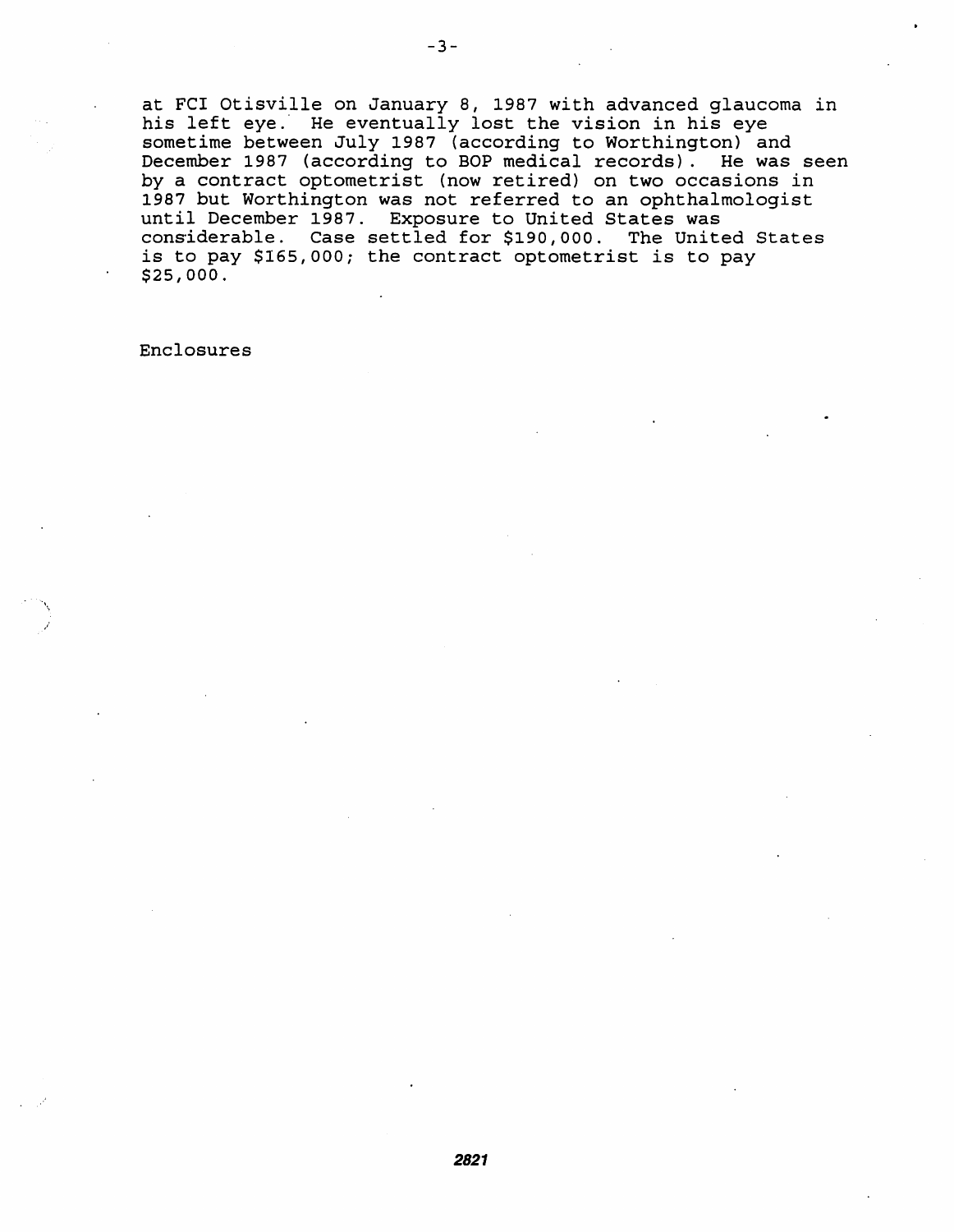## NORTHEAST REGIONAL OFFICE LITIGATION QUARTERLY REPORT

# FROM 10/01/1995 TO 12/31/1995

| LOC         | <b>NUM</b> | HC | <b>FTC</b> | <b>BIV</b> | <b>OTH</b>              | <b>ANS</b> | <b>PEN</b> | <b>CLD</b> | H/T          | <b>SET</b> | AWD         |
|-------------|------------|----|------------|------------|-------------------------|------------|------------|------------|--------------|------------|-------------|
| <b>MXR</b>  |            |    |            |            |                         |            |            |            |              |            |             |
| <b>NER</b>  | 81         | 28 | 9          | 41         | $\overline{\mathbf{3}}$ | 60         | 540        | 81         | $\mathbf{3}$ | 1          | $\mathbf 0$ |
| <b>SER</b>  |            |    |            |            |                         |            |            |            |              |            |             |
| <b>NCR</b>  |            |    |            |            |                         |            |            |            |              |            |             |
| <b>SCR</b>  |            |    |            |            |                         |            |            |            |              |            |             |
| <b>WXR</b>  |            |    |            |            |                         |            |            |            |              |            |             |
| $_{\rm CO}$ |            |    |            |            |                         |            |            |            |              |            |             |
| <b>TOT</b>  |            |    |            |            |                         |            |            |            |              |            |             |

NARRATIVE ANALYSIS

DEFINITIONS:

LOC - LOCATION NOM - NUMBER OF TOTAL LAWSUITS FILED IN QUARTER HC - NUMBER OF HABEAS CORPUS ACTIONS FILED FTC - NUMBER OF FTCA ACTIONS FILED BIV - NUMBER OF BIVENS ACTIONS FILED OTH - OTHER ACTIONS FILED ANS - NUMBER OF LITIGATION REPORTS COMPLETED PEN - PENDING CLD - NUMBER OF ACTIONS CLOSED HIT - NUMBER OF HEARINGS OR TRIALS (INCLUDE INFO IN NARRATIVE) SET - NUMBER OF SETTLEMENTS (INCLUDE INFO IN NARRATIVE) AWD - NUMBER OF AWARDS (INCLUDE INFO IN NARRATIVE) GOvERNMENT ACTION AND DATE OF ACTION - (INCLUDE IN NARRATIVE)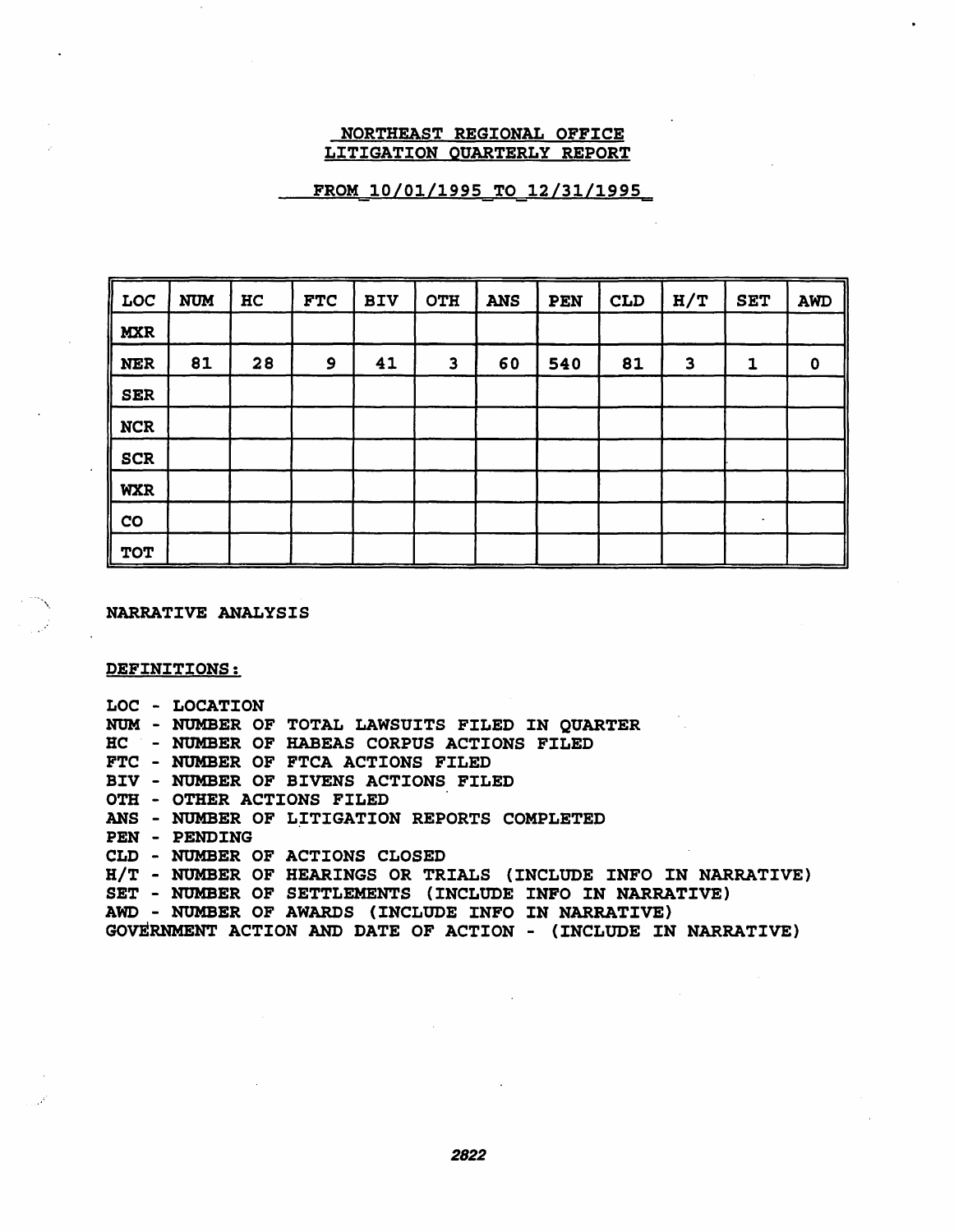# NERO

Tort Claims First Quarter - FY96 (October 01, 1995 - December 31, 1995)

| Loc        | Num          | PP          | PI          | PPPI        | WD           | Med            | Set         | Amnt        | Pen         | Den         | OD                      | A/O          | A/P             |
|------------|--------------|-------------|-------------|-------------|--------------|----------------|-------------|-------------|-------------|-------------|-------------------------|--------------|-----------------|
| <b>MXR</b> | ı            |             | $\mathbf 0$ | $\mathbf 0$ | $\mathbf 0$  | 0              | $\mathbf 0$ | $\mathbf 0$ | $\mathbf 0$ | O           | $\mathbf 0$             | 0            | 12              |
| <b>NER</b> | 207          | 171         | 28          | 5           | 0            | $\overline{2}$ | 22          | 4573        | 322         | 76          | $\mathsf{O}$            | $\mathbf{O}$ | 122             |
| <b>SER</b> | 1            | 1           | $\mathbf 0$ | $\mathbf 0$ | 0            | $\mathbf{0}$   | $\Omega$    | $\mathbf 0$ | $\mathbf 0$ | 0           | 0                       | 0            | 20 <sub>l</sub> |
| <b>NCR</b> | 1            | 1           | $\mathbf 0$ | $\mathbf 0$ | 0            | 0              | 0           | $\mathbf 0$ | 0           | 0           | $\overline{\mathbf{0}}$ | $\mathbf{O}$ | 21              |
| <b>SCR</b> | ı            |             | $\circ$     | $\mathbf 0$ | 0            | $\mathbf 0$    | $\Omega$    | $\mathbf 0$ | O           | $\mathbf 0$ | 0                       | 0            | 11              |
| <b>WXR</b> | $\mathbf 0$  | $\mathbf 0$ | $\mathbf 0$ | $\mathbf 0$ | $\mathbf 0$  | 0              | $\Omega$    | $\mathbf 0$ | $\mathbf 0$ | $\mathbf 0$ | $\mathbf 0$             | 0            | 0               |
| C.0.       | $\mathbf{O}$ | $\mathbf 0$ | $\mathbf O$ | $\mathbf 0$ | $\mathbf{O}$ | $\mathbf{0}$   | $\Omega$    | 0           | $\mathbf 0$ | $\Omega$    | $\mathbf{O}$            | $\Omega$     | 0               |
| Sum        | 21           | 175         | 28          | 5           | $\Omega$     | $\overline{2}$ | 22          | 4573        | 322         | 76          |                         | $0$ ****     | 37              |

▶ Press any key to continue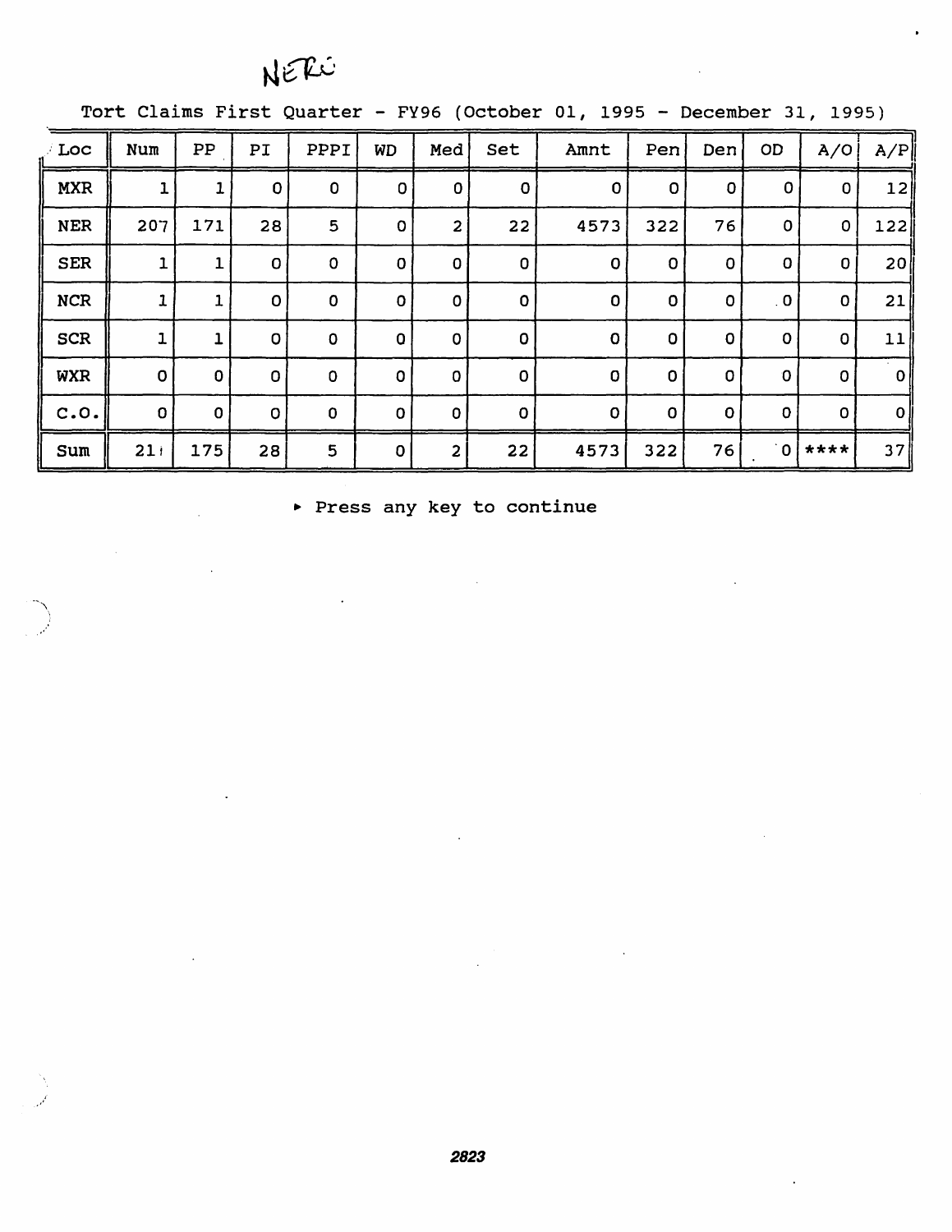# NORTHEAST REGIONAL OFFICE ADMINISTRATIVE REMEDIES OUARTERLY REPORT

FROM *10/01/1995* TO 12/31/1995

 $157672$ 

| <b>LOC</b> | <b>NUM</b> | <b>DHO</b> | <b>SPH</b> | <b>MED</b> | MH       | <b>LEG</b> | <b>FD</b>    | <b>GRT</b> | <b>DEN</b> | PEN | <b>OD</b>   |
|------------|------------|------------|------------|------------|----------|------------|--------------|------------|------------|-----|-------------|
| <b>MXR</b> |            |            |            |            |          |            |              |            |            |     |             |
| <b>NER</b> | 522        | 259        | 13         | 28         | $\bf{0}$ | 13         | $\mathbf{2}$ | 24         | 366        | 130 | $\mathbf 0$ |
| <b>SER</b> |            |            |            |            |          |            |              |            |            |     |             |
| <b>NCR</b> |            |            |            |            |          |            |              |            |            |     |             |
| <b>SCR</b> |            |            |            |            |          |            |              |            |            |     |             |
| <b>WXR</b> |            |            |            |            |          |            |              |            |            |     |             |
| <b>TOT</b> |            |            |            |            |          |            |              |            |            |     |             |

# NARRATIVE ANALYSIS

DEFINITIONS

| <b>LOC</b> | - LOCATION                                      |
|------------|-------------------------------------------------|
| <b>NUM</b> | - NUMBER OF TOTAL AD REMEDIES FILED             |
| <u>DHO</u> | - NUMBER OF DHO REMEDIES FILED                  |
| <b>SPH</b> | - NUMBER OF SPECIAL HOUSING UNIT REMEDIES FILED |
| <u>MED</u> | - NUMBER OF MEDICAL REMEDIES FILED              |
| <u>MH</u>  | NUMBER OF MENTAL HEALTH REMEDIES FILED          |
| <b>LEG</b> | NUMBER OF LEGAL REMEDIES FILED                  |
| <u>FD</u>  | - NUMBER OF FOOD REMEDIES FILED                 |
| <b>GRT</b> | - TOTAL OF NUMBER OF REMEDIES GRANTED           |
| <b>DEN</b> | <u>- TOTAL NUMBER OF REMEDIES DENIED</u>        |
| <b>PEN</b> | - TOTAL NUMBER OF REMEDIES PENDING              |
| OD -       | - TOTAL NUMBER OF REMEDIES OVERDUE              |
|            |                                                 |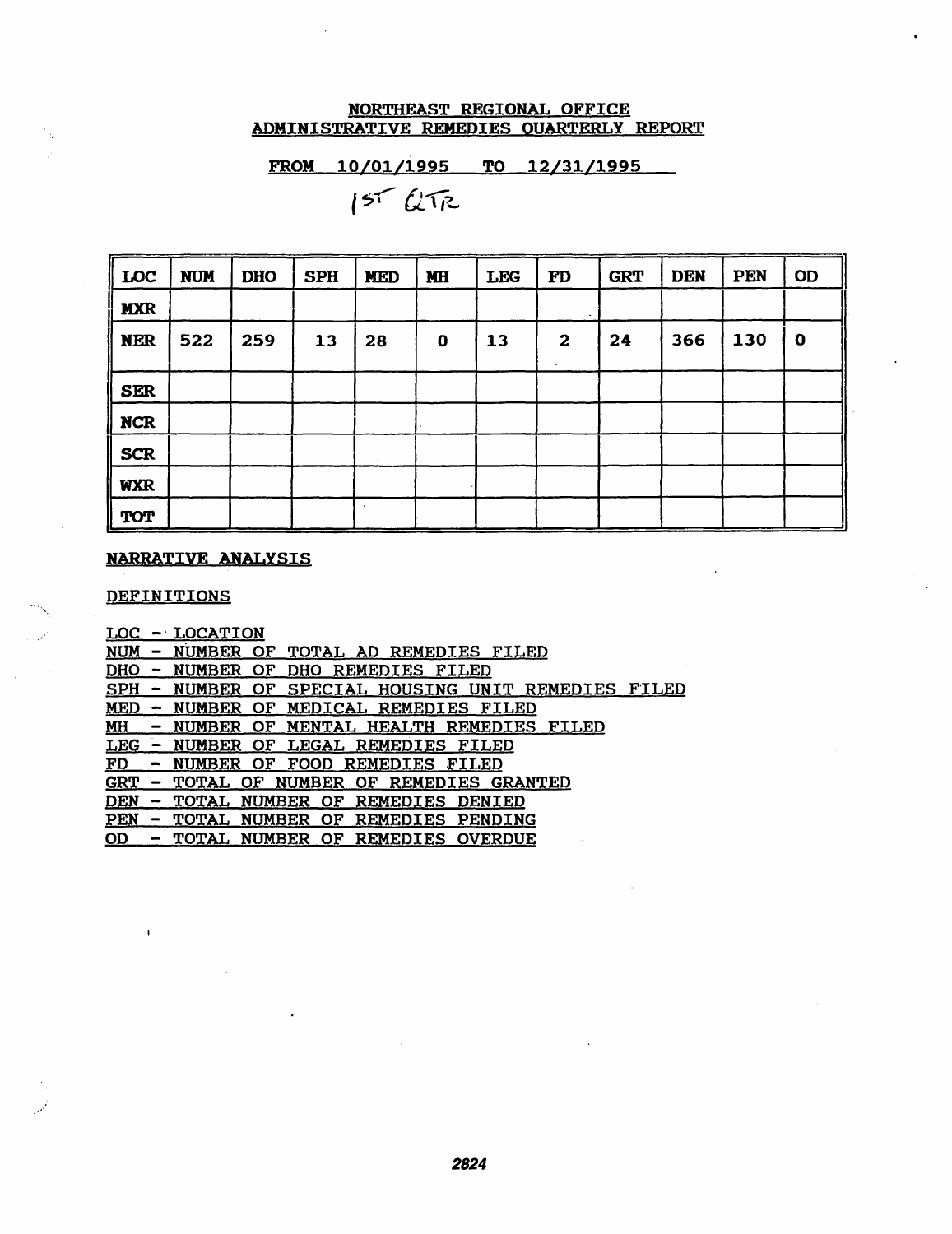January 24, 1996

David R. Essig, Regional Counsel, Northeast Region Federal Bureau of Prisons, Philadelphia, Pa. 19106

Quarterly Report - October 1, 1995 through December 31, 1995

NERU

Wallace H. Cheney, General Counsel and Assistant Director Federal Bureau of Prisons, Washington, D.C. 20534

Attached are the statistics requested for the quarterly report for the first quarter of FY 1996. I am also enclosing a diskette with a copy of this report .

The following is a synopsis of the significant cases in litigation during the quarter:

#### CASES OF INTEREST

1. Malik v. Wilkerson, No. 94-1606 (3d Cir. October 20, 1995)

The Third Circuit reversed a district court order granting a mandamus petition filed by Inmate Adbul-Jabbor Malik, 80768- 054. The District Court had ordered expunction of three DHO findings from June 1993, two for assault on staff, and one for threatening staff. In a Not for Publication decision, the Court of Appeals held that, under Sandin v. Conner, 115 S.Ct. 2293 (1995), there were no constitutional violations in this case.

2. Deutsch v. United States, 67 F.3d 1080 (3d Cir. 1995).

Inmate Deutsch filed for in forma pauperis (IFP) status in conjunction with a Federal Tort Claims Act complaint in which he alleged that Bureau of Prisons staff took his pens worth \$4.20. The District Court granted IFP status, but dismissed the complaint as frivolous since it only sought a "trifle" amount of damages, and was not worth consideration by the court. The Third Circuit affirmed. The Court of Appeals noted that a reasonable paying litigant would not have paid the court costs to bring an action for \$4 . 20 and that the district court is required to assess each case on a case by case basis.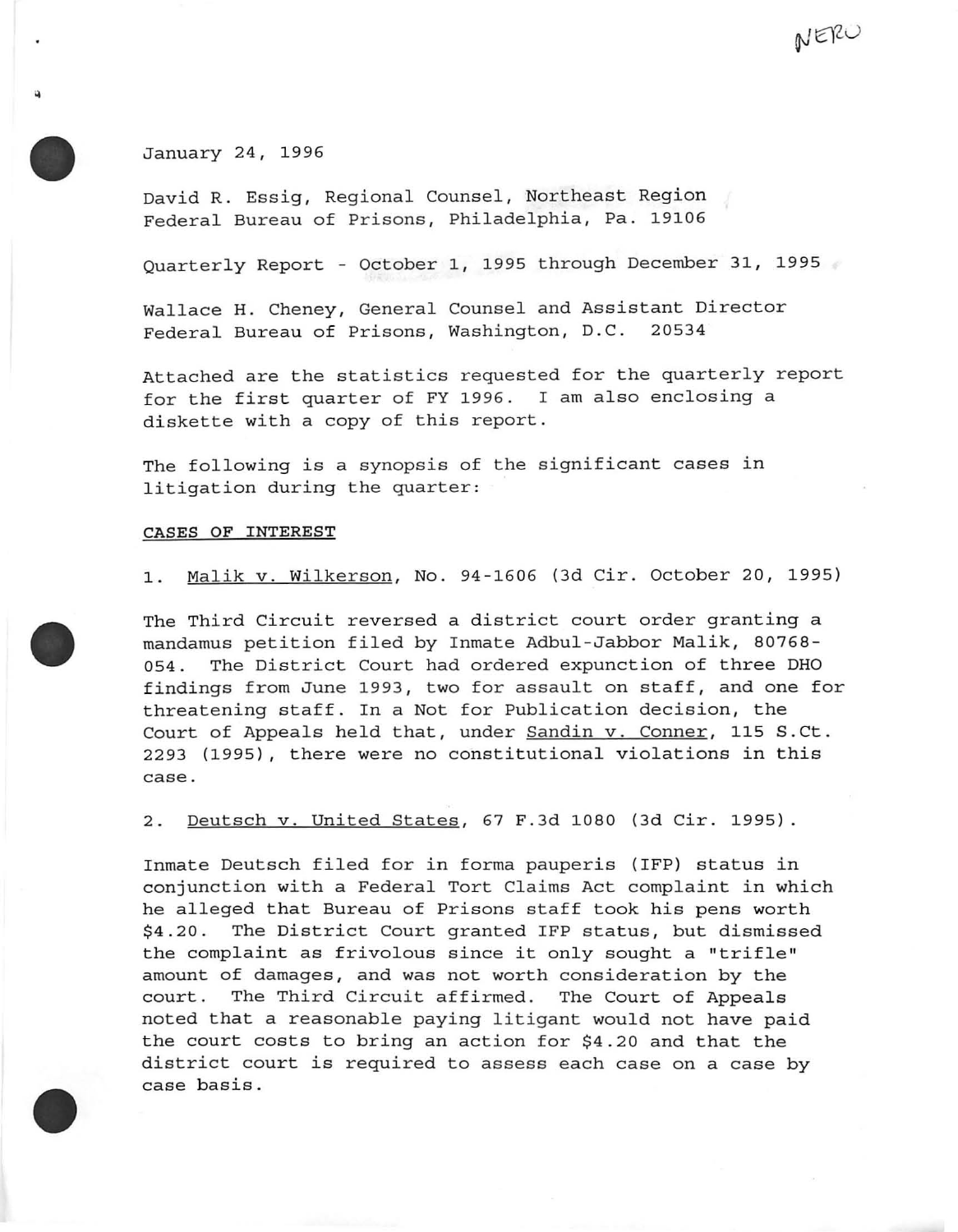## **SETTLEMENTS AND AWARDS**



This FTCA case was brought by former inmate Robert Worthington, Register No. 12930-054, alleging improper medical treatment at FCI Otisville. Worthington was received at FCI Otisville on January 8, 1987 with advanced glaucoma in his left eye and eventually lost the vision in his eye. The case settled for \$190,000. The United States is to pay \$165,000; the contract optometrist is to pay \$25,000.

Enclosures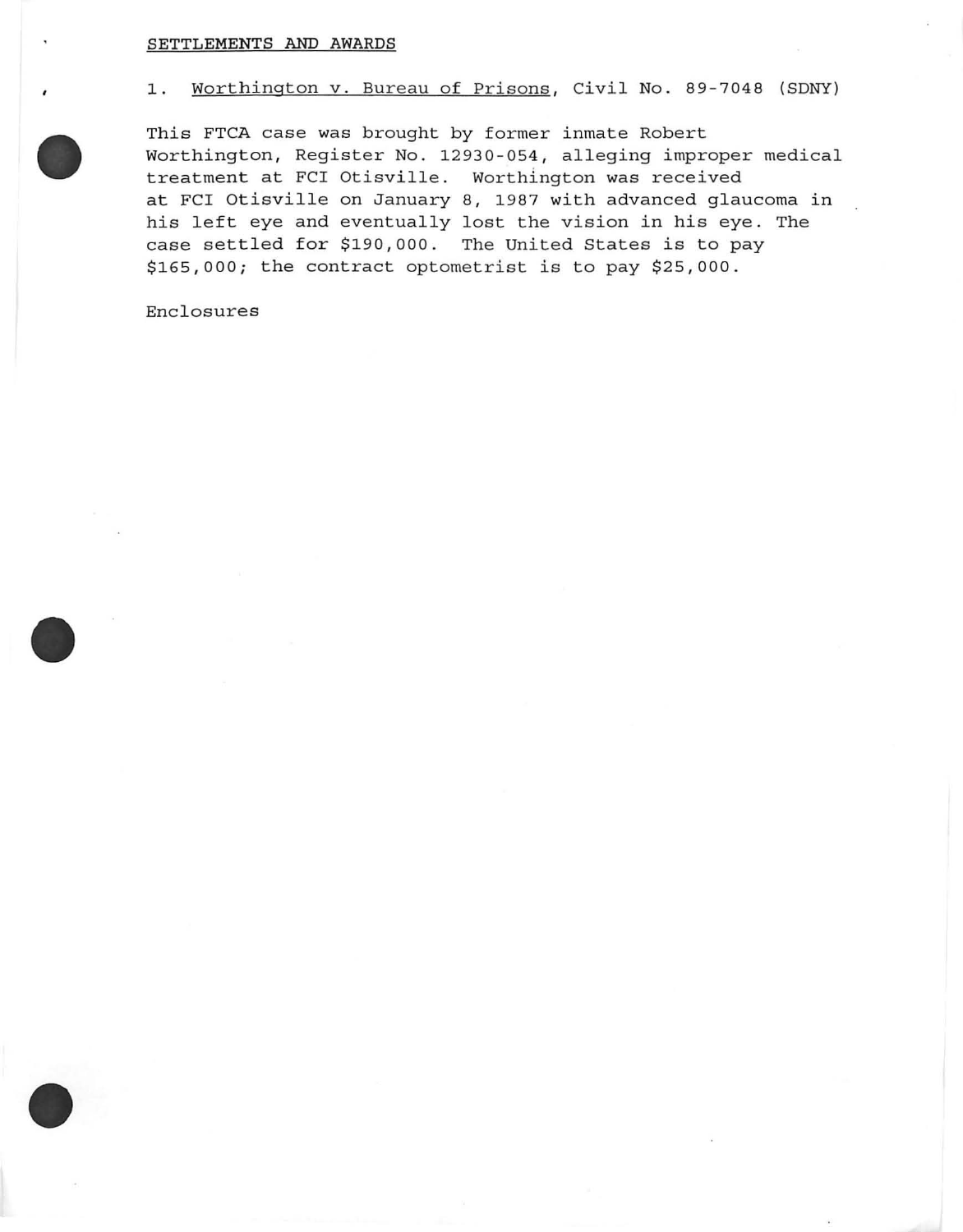## NORTHEAST REGIONAL OFFICE ADMINISTRATIVE REMEDIES OUARTERLY REPORT

FROM 10/01/1995 TO 12/31/1995

| $\parallel$ LOC | <b>NUM</b> | <b>DHO</b> | <b>SPH</b> | <b>MED</b> | MH | LEG | FD | ${\tt GRT}$ | <b>DEN</b> | PEN | OD |
|-----------------|------------|------------|------------|------------|----|-----|----|-------------|------------|-----|----|
| <b>MXR</b>      |            |            |            |            |    |     |    |             |            |     |    |
| <b>NER</b>      | 522        | 259        | 13         | 28         | 0  | 13  | 2  | 24          | 366        | 130 | O  |
| <b>SER</b>      |            |            |            |            |    |     |    |             |            | 35  |    |
| <b>NCR</b>      |            |            |            |            |    |     |    |             |            |     |    |
| <b>SCR</b>      |            |            |            |            |    |     |    |             |            |     |    |
| <b>WXR</b>      |            |            |            |            |    |     |    |             |            |     |    |
| TOT             | ST.        |            |            |            |    |     |    |             |            |     |    |

 $\frac{1}{2}$ 

## NARRATIVE ANALYSIS

DEFINITIONS

|            |                          | LOC - LOCATION                                      |
|------------|--------------------------|-----------------------------------------------------|
|            |                          | NUM - NUMBER OF TOTAL AD REMEDIES FILED             |
|            |                          | DHO - NUMBER OF DHO REMEDIES FILED                  |
|            |                          | SPH - NUMBER OF SPECIAL HOUSING UNIT REMEDIES FILED |
|            |                          | MED - NUMBER OF MEDICAL REMEDIES FILED              |
|            |                          | MH - NUMBER OF MENTAL HEALTH REMEDIES FILED         |
|            |                          | LEG - NUMBER OF LEGAL REMEDIES FILED                |
|            |                          | FD - NUMBER OF FOOD REMEDIES FILED                  |
| <b>GRT</b> |                          | - TOTAL OF NUMBER OF REMEDIES GRANTED               |
| DEN        |                          | - TOTAL NUMBER OF REMEDIES DENIED                   |
|            |                          | PEN - TOTAL NUMBER OF REMEDIES PENDING              |
| OD         | $\overline{\phantom{0}}$ | TOTAL NUMBER OF REMEDIES OVERDUE                    |